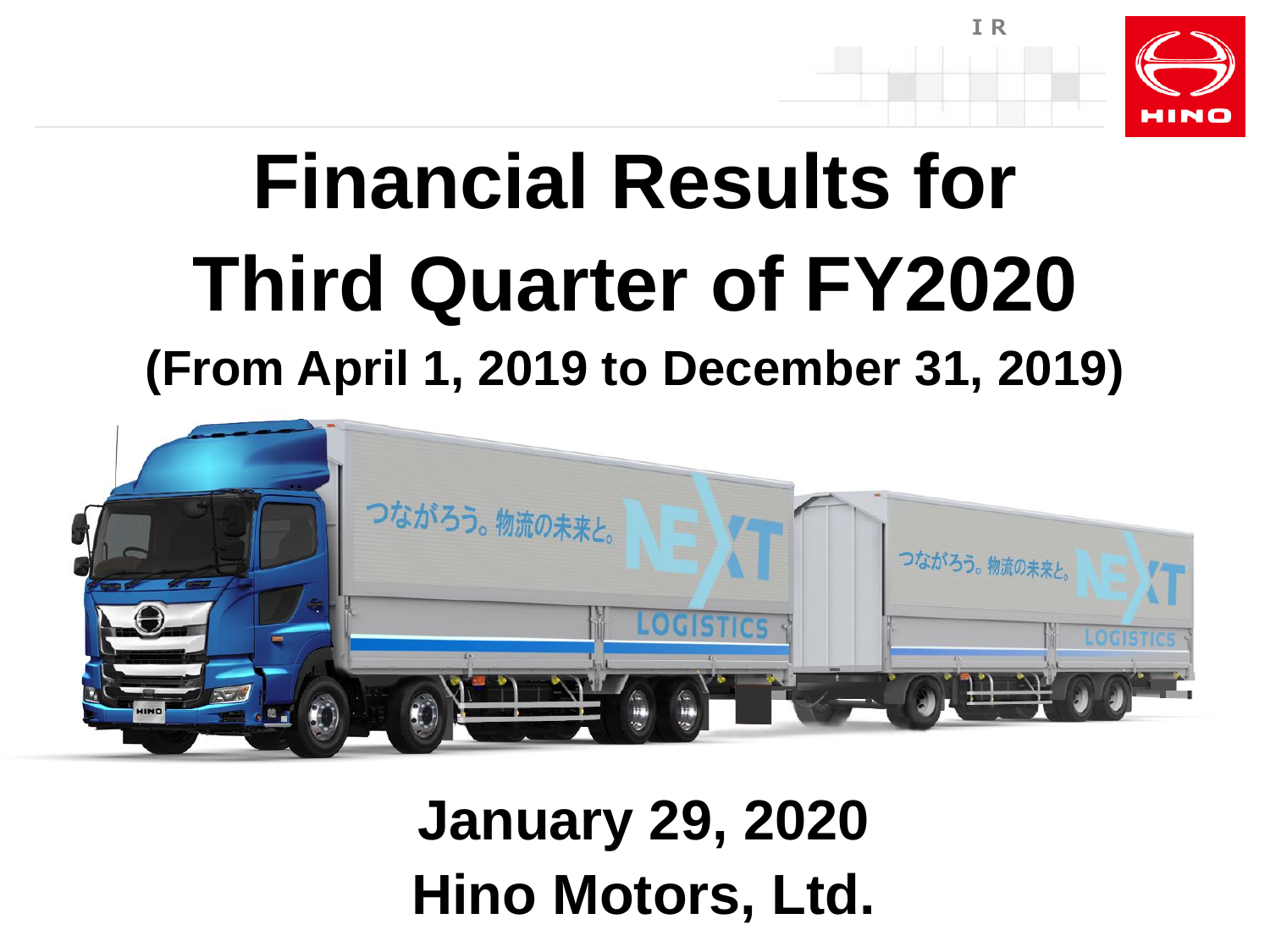



## **2. Consolidated Financial Results**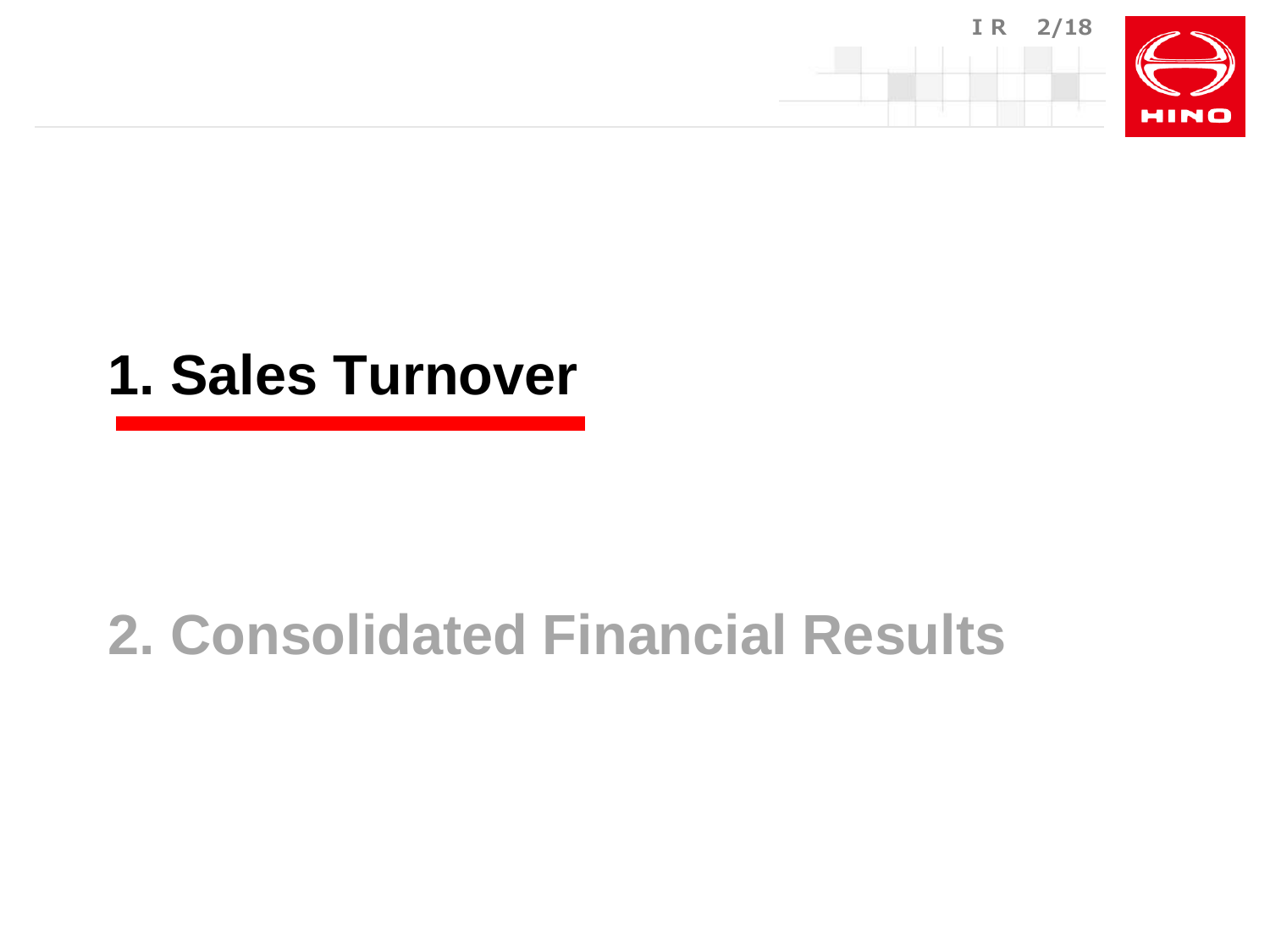#### **Global Unit Sales (Retail Sales)**

\*Record high for the third quarter

period (nine months)

#### **Global unit sales declined in Japan and overseas, and stood at 141,300 vehicles.**

Global Unit Sales (Light-duty trucks) 1,388 **49,170** 50,888 **1,030** 64,743 13,677 11,863 5,347 3,729 2,896 **53,371 14,099 11,588 5,060 4,234 2,704** 154,531 **141,256** Japan -1,718 Asia North America Central and South America Oceania Middle East Africa **Europe** -11,372 +422 -275 -287 +505 -192 -358 Global -13,275 (-3.4%) (-17.6%)  $(+3.1\%)$ (-2.3%) (-5.4%)  $(+13.5%)$ (-6.6%)  $( -25.8\%)$ (-8.6%) **Overseas** 103,643 **92,086**  -11,557 (-11.2%) 18/4-12 **19/4-12** \* \* \* \* \* \* 67,219 **62,255** -4,964 (-7.4%)

(Units)



**IR 3/18**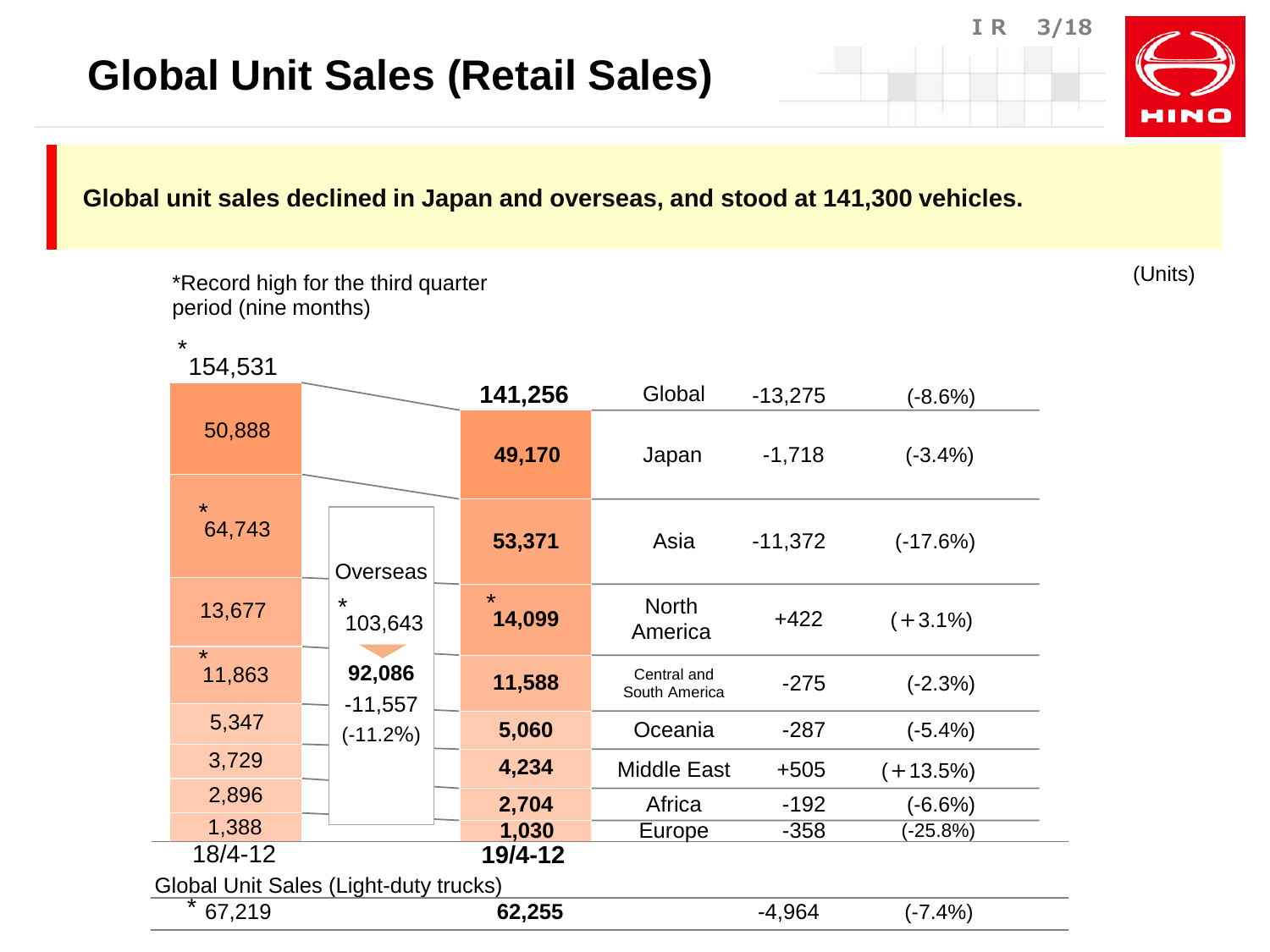#### **Truck and Bus Market in Japan**

**Total demand: It was as strong as it was in the previous year, although there were effects of consumption tax hike and the enforcement of regulations on exhaust gas emissions.**

**Hino's sales: Our share remained high as in the previous year, but dropped year on year mainly in light-duty trucks.** (Units)



#### **Hino's sales (Retail) [Share]**

\*Record high for the third quarter period (nine months)

The number in 〔 〕 represents the share The number in ( ) represents year-on-year increase/decrease rate

| 50,888                      |                   |                                  |                       |
|-----------------------------|-------------------|----------------------------------|-----------------------|
| *<br>(33.6%)                | 49,170<br>(32.5%) | Total                            | $-1,718$<br>$(-3.4%)$ |
| .26,264<br>$(39.8\%)$       | 26,726<br>(39.5%) | Heavy-<br>and<br>medium-<br>duty | +462<br>$(+1.8%)$     |
| $\ast$<br>22,230<br>(28.3%) | 20,414<br>[26.4%] | Light-<br>duty                   | $-1,816$<br>$(-8.2%)$ |
| 2,394<br>$(34.8\%)$         | 2,030<br>(31.6%)  | Bus                              | -364<br>$(-15.2%)$    |
| 18/4-12                     | 19/4-12           |                                  |                       |



**IR 4/18**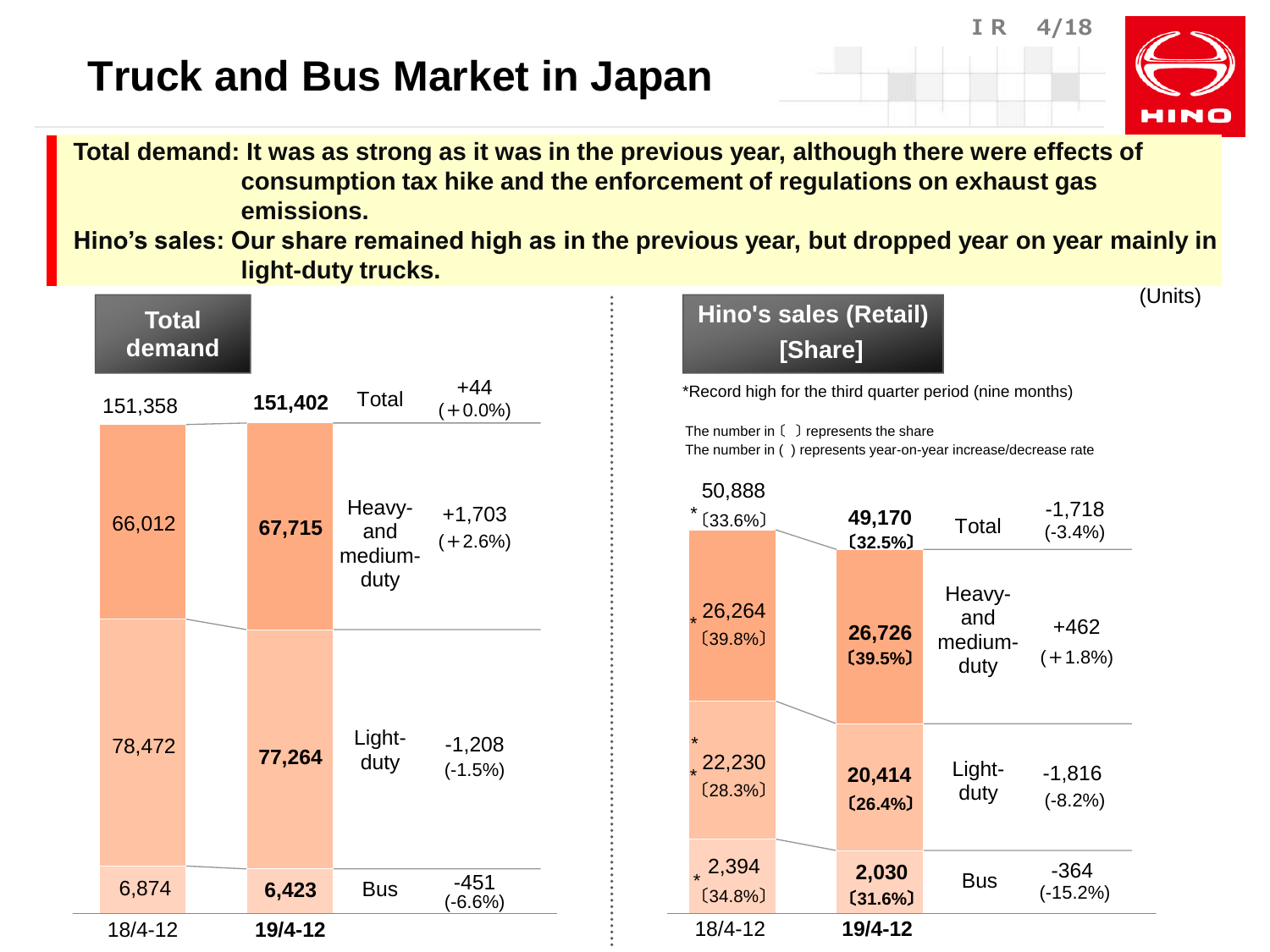#### **Sales Volumes in Indonesia, the U.S. and Thailand (Retail Sales)**



**IR 5/18**

**Indonesia: The market is on a recovery trend, but the recovery is still slower than expected.**

**The U.S.: The market has uncertainties, but recent performance has been healthy, and sales volume increased year on year.**

**Thailand: As the market, especially in the construction field, took a wait-and-see attitude, sales volume declined year on year.**

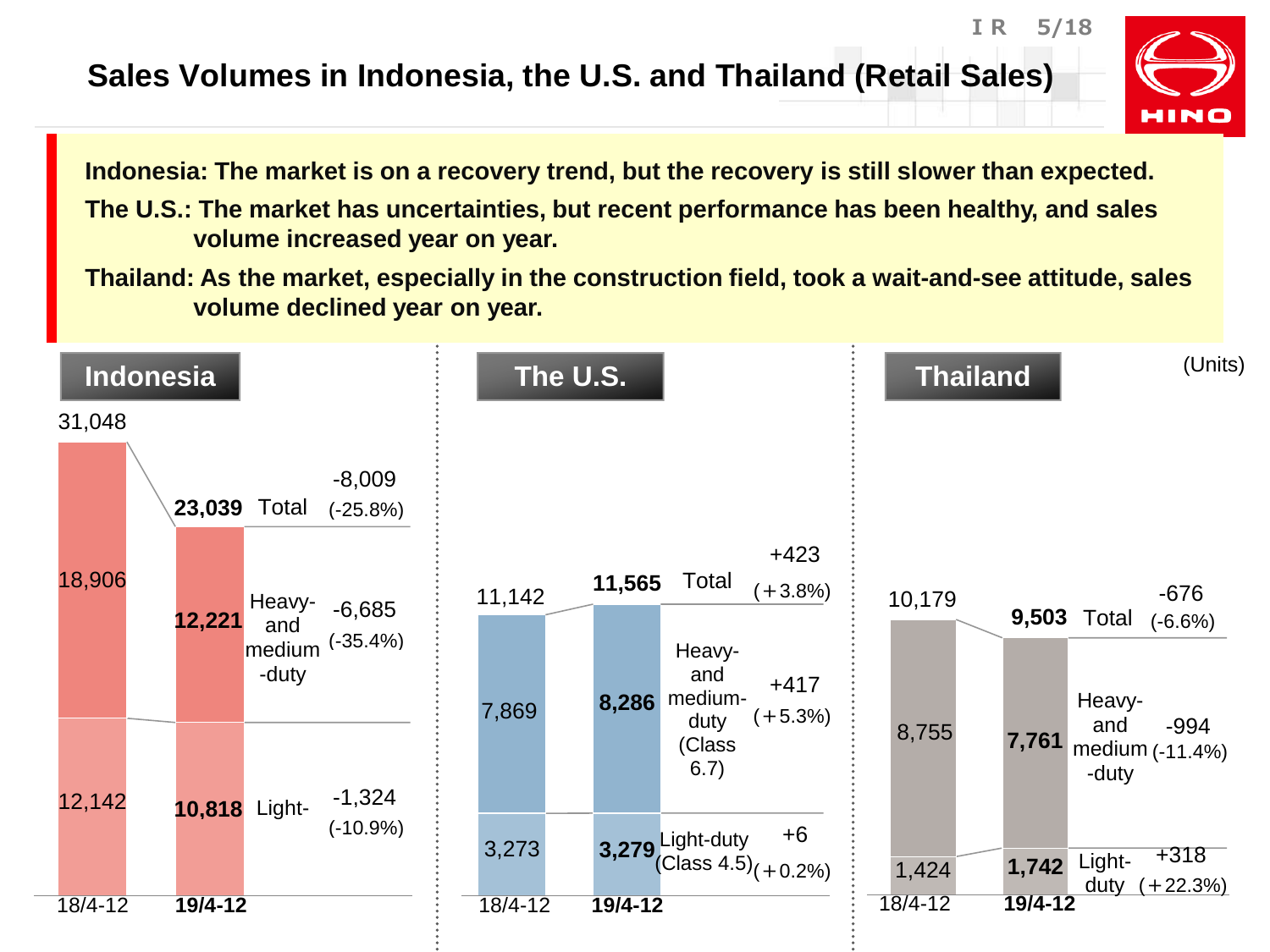#### **Consolidated Sales of TOYOTA Brand Vehicles and Unit**



**IR 6/18**

**Toyota brand vehicles: Sales of both loading vehicles and SUVs dropped year on year. Units: Sales in both Thailand and the U.S. decreased year on year.**

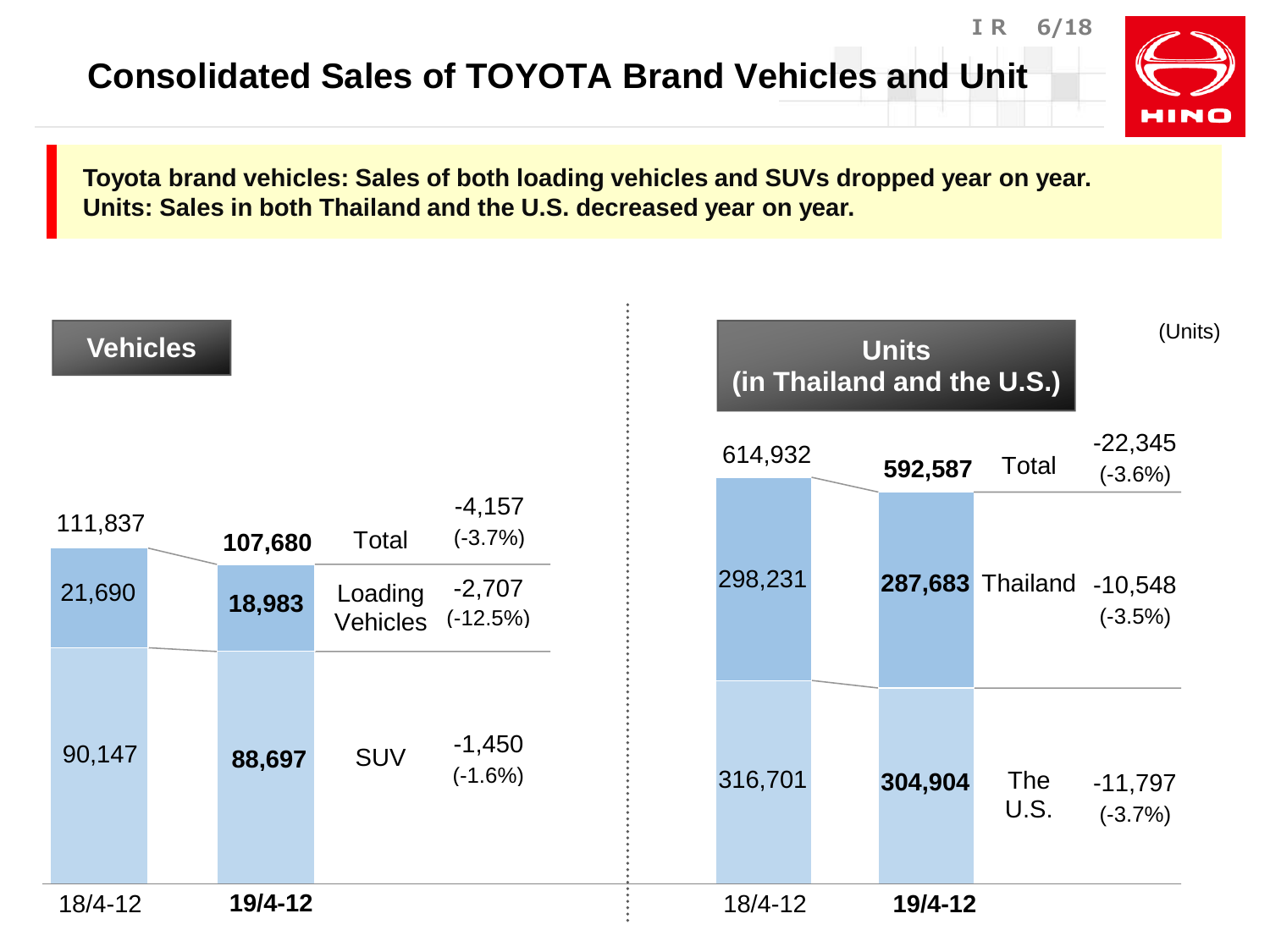

## **1. Sales Turnover**

## **2. Consolidated Financial Results**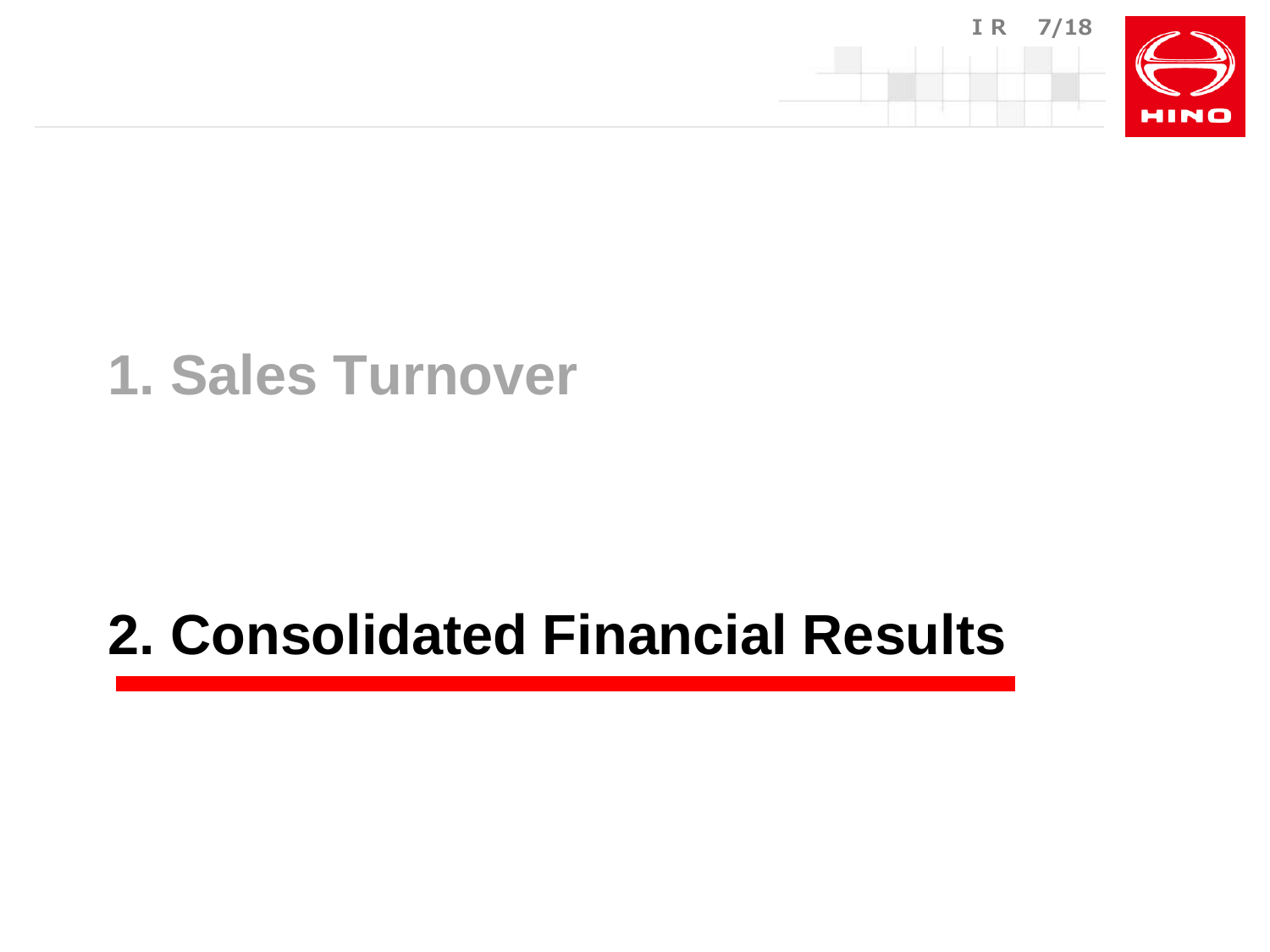#### **Consolidated Income Statements**

**IR 8/18**



| *Record high for the third quarter period (nine months)<br>(Billions of yen) |                         |                         |           |            |  |  |  |  |
|------------------------------------------------------------------------------|-------------------------|-------------------------|-----------|------------|--|--|--|--|
| <b>Item</b>                                                                  | FY2020 3Q<br>('19/4-12) | FY2019 3Q<br>('18/4-12) | Change    | Change (%) |  |  |  |  |
| <b>Net sales</b>                                                             | 1,374.3                 | $\star$<br>1,459.7      | $-85.4$   | $-5.8%$    |  |  |  |  |
|                                                                              | $<3.5\%$                | $<4.3\%>$               | $<-0.8p>$ |            |  |  |  |  |
| <b>Operating income</b>                                                      | 48.2                    | 63.1                    | $-14.9$   | $-23.6%$   |  |  |  |  |
|                                                                              | $<3.3\%>$               | $<4.3\%>$               | $<-1.0p>$ |            |  |  |  |  |
| <b>Ordinary income</b>                                                       | 45.0                    | 62.1                    | $-17.1$   | $-27.6\%$  |  |  |  |  |
| <b>Profit attributable</b>                                                   | $<2.2\%>$               | $<2.6\%>$               | $<-0.4p>$ |            |  |  |  |  |
| to owners of parent                                                          | 29.9                    | 37.9                    | $-8.0$    | $-21.0%$   |  |  |  |  |

Note: Figures in parentheses (<>) indicate income margin.

| ■ Consolidated unit sales |         | (Units)     | <b>Exchange rate</b> |                  |             |             |
|---------------------------|---------|-------------|----------------------|------------------|-------------|-------------|
|                           | 19/4-12 | $18/4 - 12$ | Change               |                  | $19/4 - 12$ | $18/4 - 12$ |
| Japan                     | 49,227  | 51,735      | $-2,508$             | US\$             | 109         | 110         |
|                           |         |             |                      | <b>THB</b>       | 3.51        | 3.41        |
| <b>Overseas</b>           | 85,884  | 100,889     | $-15,005$            | <b>IDR (100)</b> | 0.77        | 0.77        |
| <b>TOYOTA</b> brand       | 107,680 | 111,837     | $-4,157$             | Α\$              | 76          | 82          |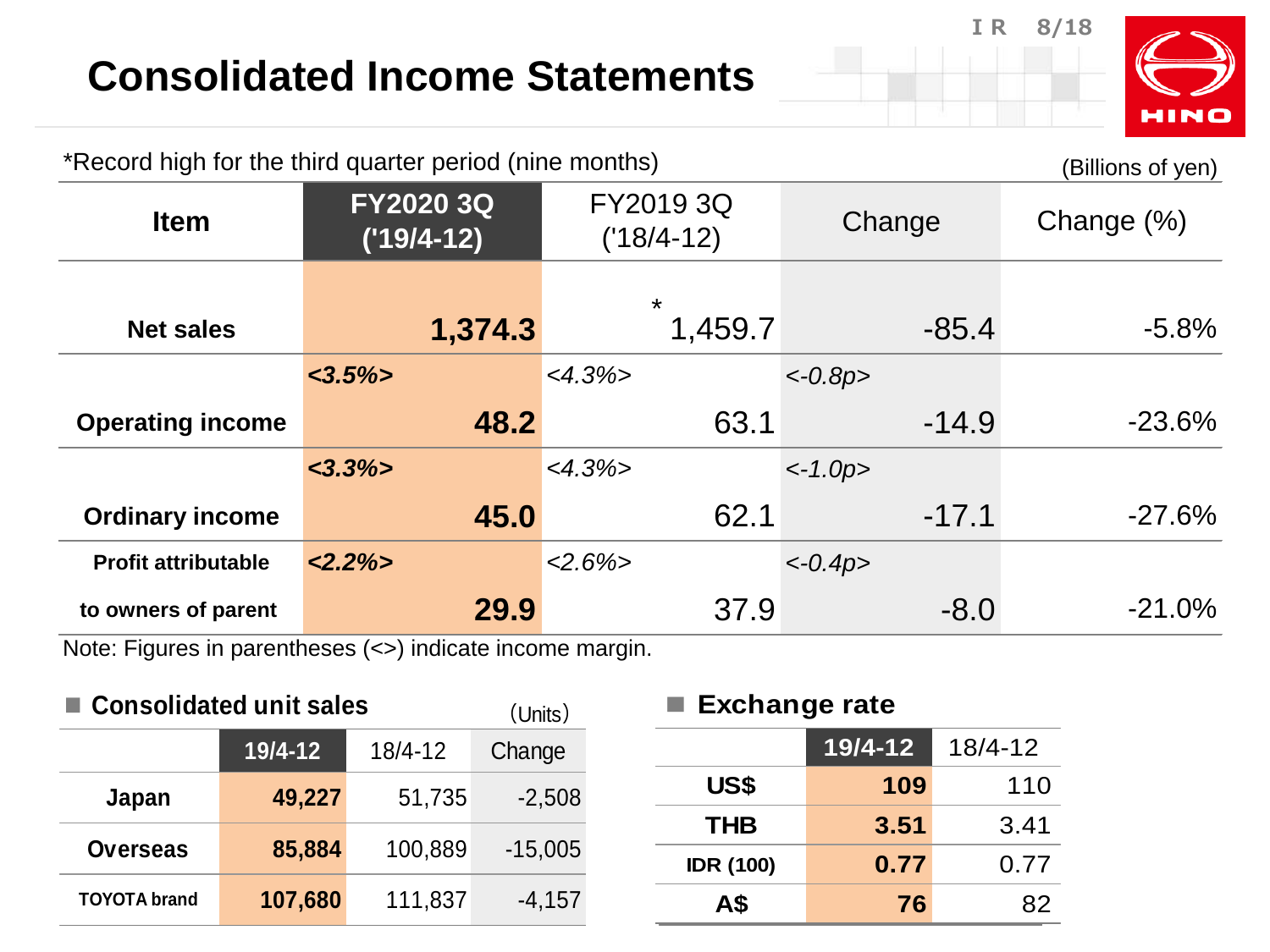#### **Analysis of Consolidated Income Statements**



**IR 9/18**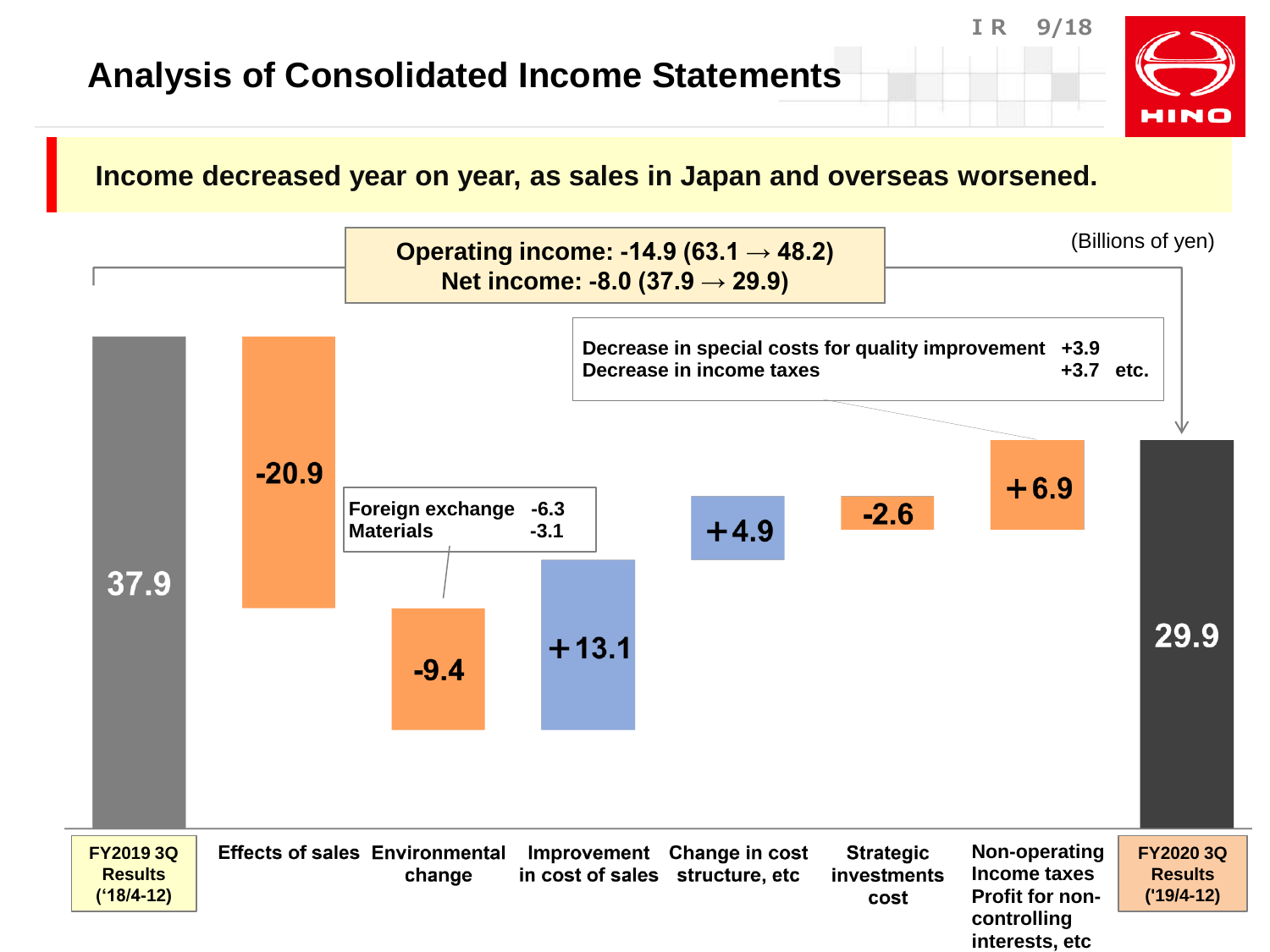#### **Consolidated Operating Income by Segments**



**IR 10/18**

**Japan: Income dropped due to the decrease in sales volume in Japan, the decrease of export, exchange rates, etc.**

**Asia: Sales and income dropped due to the decrease in sales volume mainly in Indonesia and Thailand.**

**Other Areas: Sales and income dropped due to the decline in sales volume in the U.S., Australia, etc.**

|                                   | *Record high for the third quarter period (nine months) |                            |                           |                     |                                         | (Billions of yen) |  |  |
|-----------------------------------|---------------------------------------------------------|----------------------------|---------------------------|---------------------|-----------------------------------------|-------------------|--|--|
|                                   | <b>FY20203Q</b><br>$(19/4 - 12)$                        |                            | FY2019 3Q<br>$('18/4-12)$ |                     | Change                                  |                   |  |  |
|                                   | <b>Net sales</b>                                        | <b>Operating</b><br>income | <b>Net sales</b>          | Operating<br>income | Operating<br><b>Net sales</b><br>income |                   |  |  |
|                                   |                                                         | $<2.9\frac{1}{2}$          |                           | $<3.4\%>$           | $-5.0%$                                 | $-20.2%$          |  |  |
| Japan                             | 1,108.0                                                 | 32.0                       | 1,166.8                   | 40.1                | $-58.8$                                 | $-8.1$            |  |  |
|                                   |                                                         | $<4.1\%>$                  |                           | $< 5.0\%$           | $-14.1%$<br>$-30.2%$                    |                   |  |  |
| <b>Asia</b>                       | 285.7                                                   | 11.7                       | 332.6                     | 16.8                | $-46.9$                                 | $-5.1$            |  |  |
|                                   |                                                         | $1.7\%$                    |                           | $<3.5\%$            | $-5.9%$<br>$-54.3%$                     |                   |  |  |
| <b>Other Areas</b>                | 184.9                                                   | 3.1                        | $\star$<br>196.5          | 6.8                 | $-11.6$                                 | $-3.7$            |  |  |
| <b>Consolidated</b><br>adjustment | $-204.3$                                                | 1.4                        | $-236.2$                  | $-0.6$              | $+31.9$                                 | $+2.0$            |  |  |
|                                   |                                                         | $<3.5\%$                   |                           | $<4.3\%>$           | $-5.8%$                                 | $-23.6%$          |  |  |
| <b>Total</b>                      | 1,374.3                                                 | 48.2                       | $\ast$<br>1,459.7         | 63.1                | $-85.4$                                 | $-14.9$           |  |  |

Note: Figures in parentheses (<>) indicate operating income margin.

Percentages in the column "Change" indicate year-on-year change.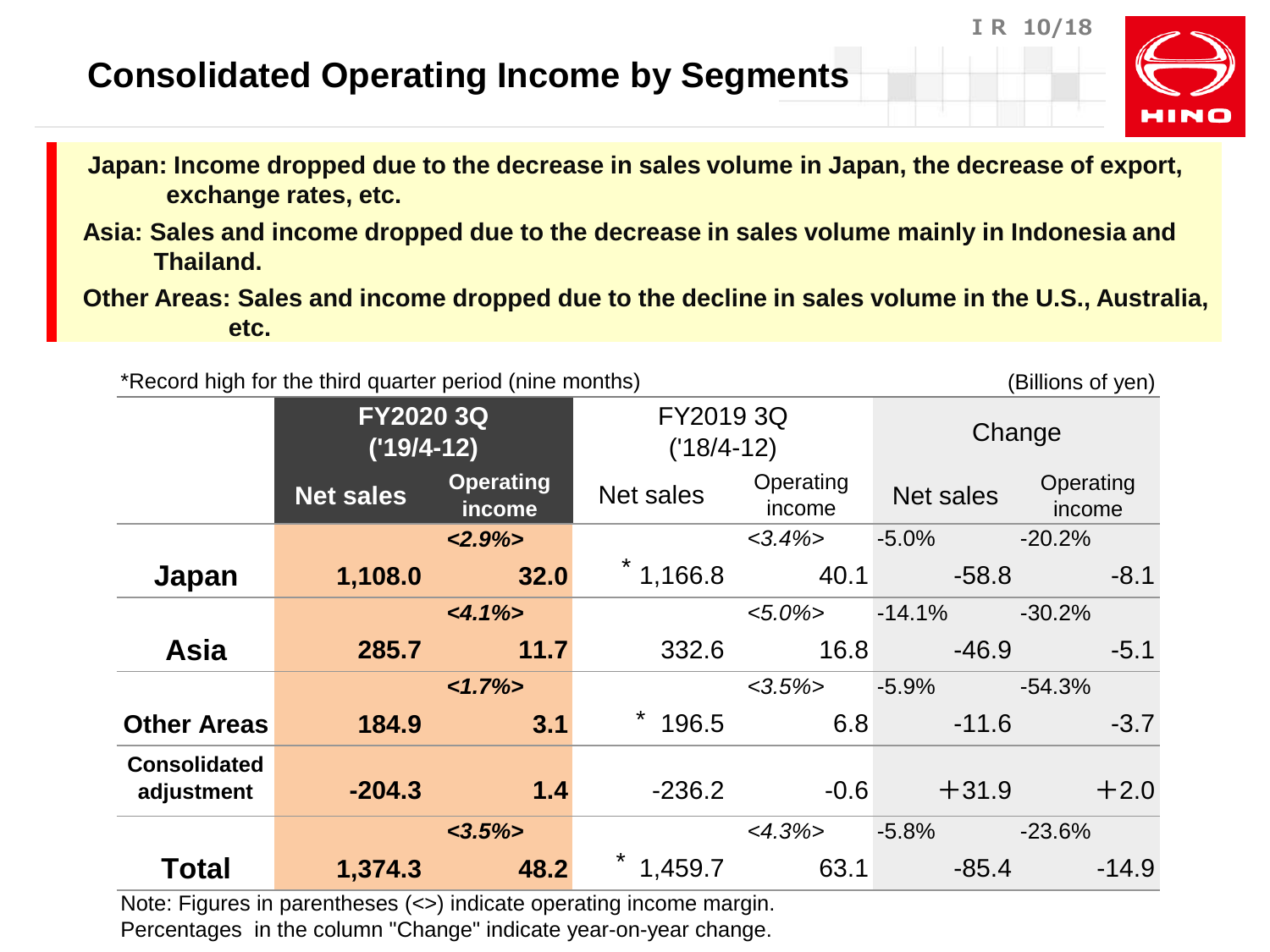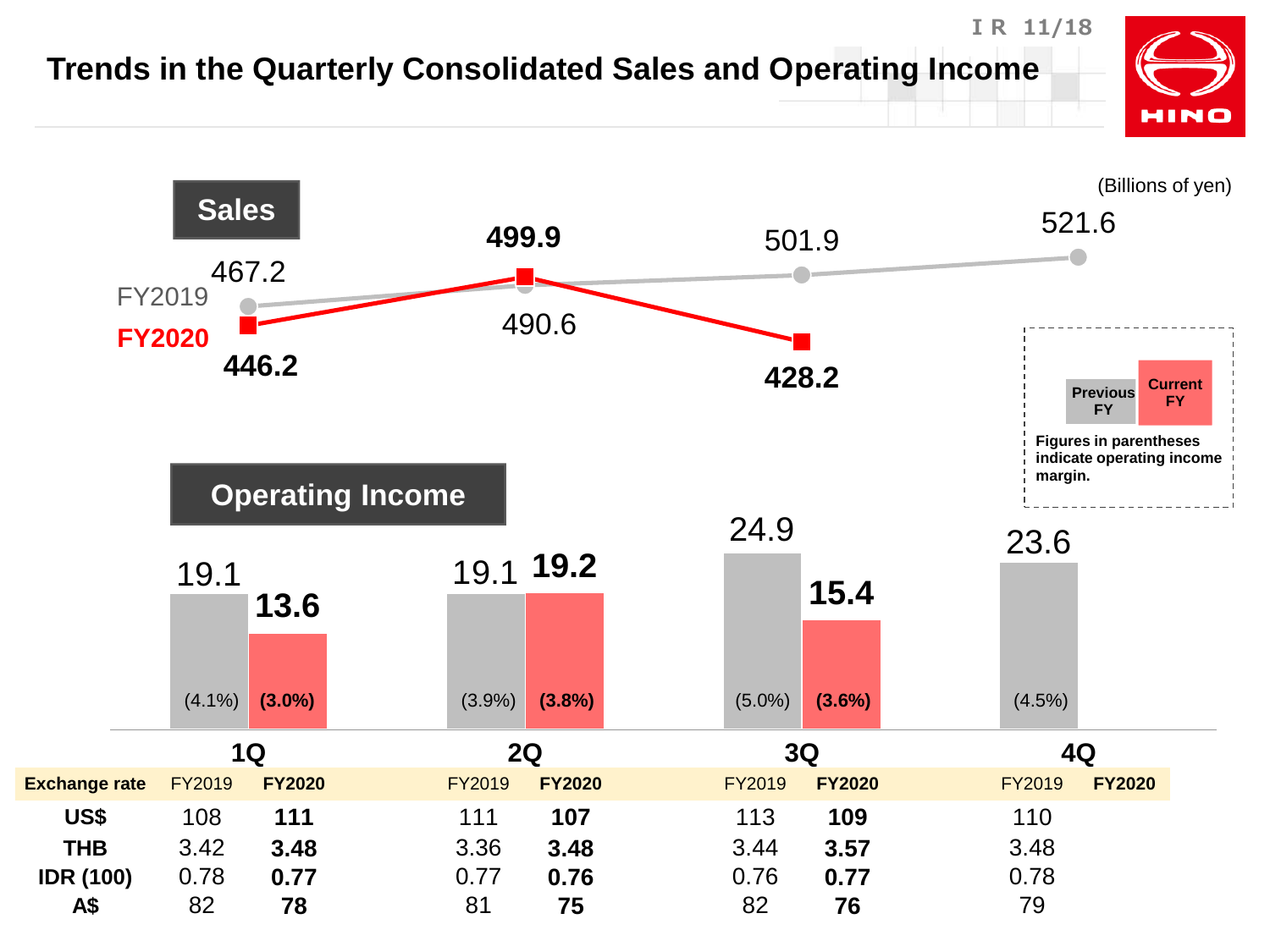

# **【For Reference】 FY2020 Third-Quarter Results (3 Months)**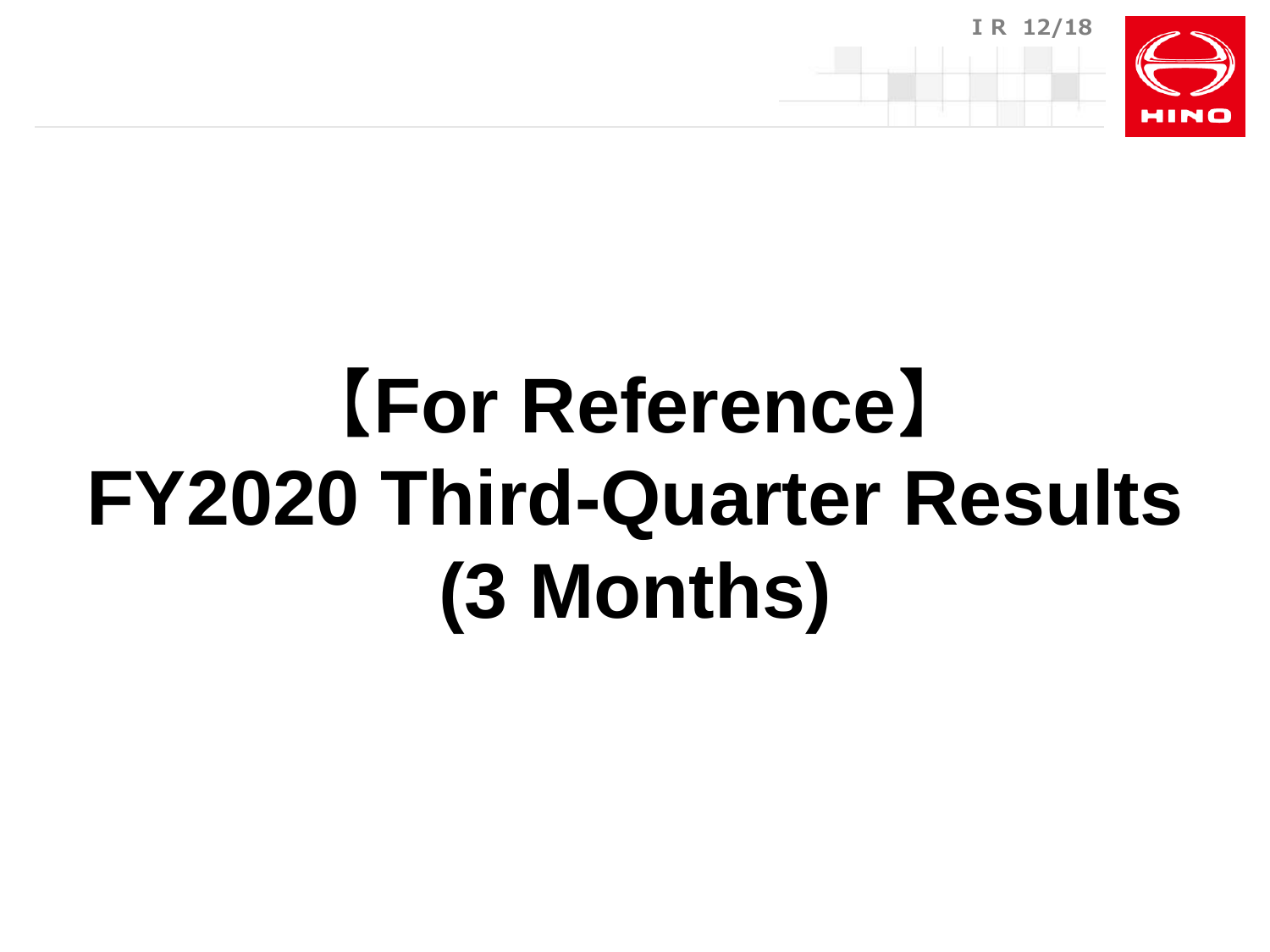### **Global Unit Sales (Retail Sales) (3 Months)**



**IR 13/18**

\*\*Record high for a quarter (three months)

54,425

\*Record high for the third quarter period (three months) \*\*

| $\star$        |                    | 47,425                 | Global                                | $-7,000$ | $(-12.9%)$  |
|----------------|--------------------|------------------------|---------------------------------------|----------|-------------|
| 17,374         |                    | 13,315                 | Japan                                 | $-4,059$ | $(-23.4%)$  |
| $**$<br>23,156 | Overseas           | 20,591                 | Asia                                  | $-2,565$ | $(-11.1\%)$ |
| 5,362          | $***$<br>37,051    | 5,090                  | <b>North</b><br>America               | $-272$   | $(-5.1\%)$  |
| 4,071          | 34,110             | 4,009                  | Central and<br>South America          | $-62$    | $(-1.5%)$   |
| 1,763          |                    | 1,673                  | Oceania                               | $-90$    | $(-5.1\%)$  |
| 1,386          |                    | 1,452                  | <b>Middle East</b>                    | $+66$    | $(+4.8%)$   |
| 854            |                    | 901                    | Africa                                | $+47$    | $(+5.5%)$   |
| 459            |                    | 394                    | Europe                                | $-65$    | $(-14.2%)$  |
| 18/10-12       |                    | 19/10-12               |                                       |          |             |
|                |                    |                        |                                       |          |             |
| 24,266         |                    | 20,671                 |                                       | $-3,595$ | $(-14.8%)$  |
|                | $\star\star$<br>** | $-2,941$<br>$(-7.9\%)$ | Global Unit Sales (Light-duty trucks) |          |             |

(Units)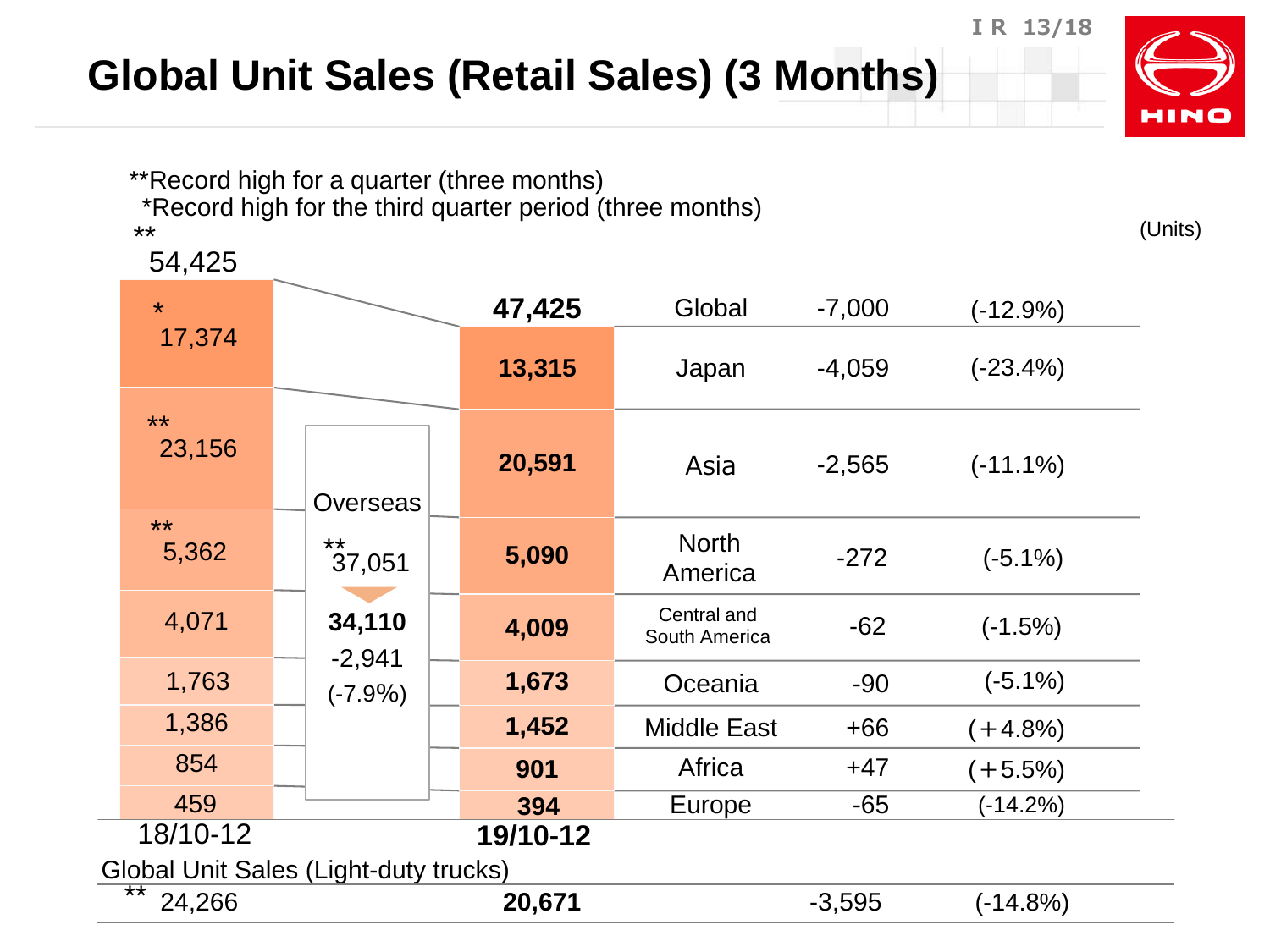#### **Truck and Bus Market in Japan (3 Months)**



**IR 14/18**

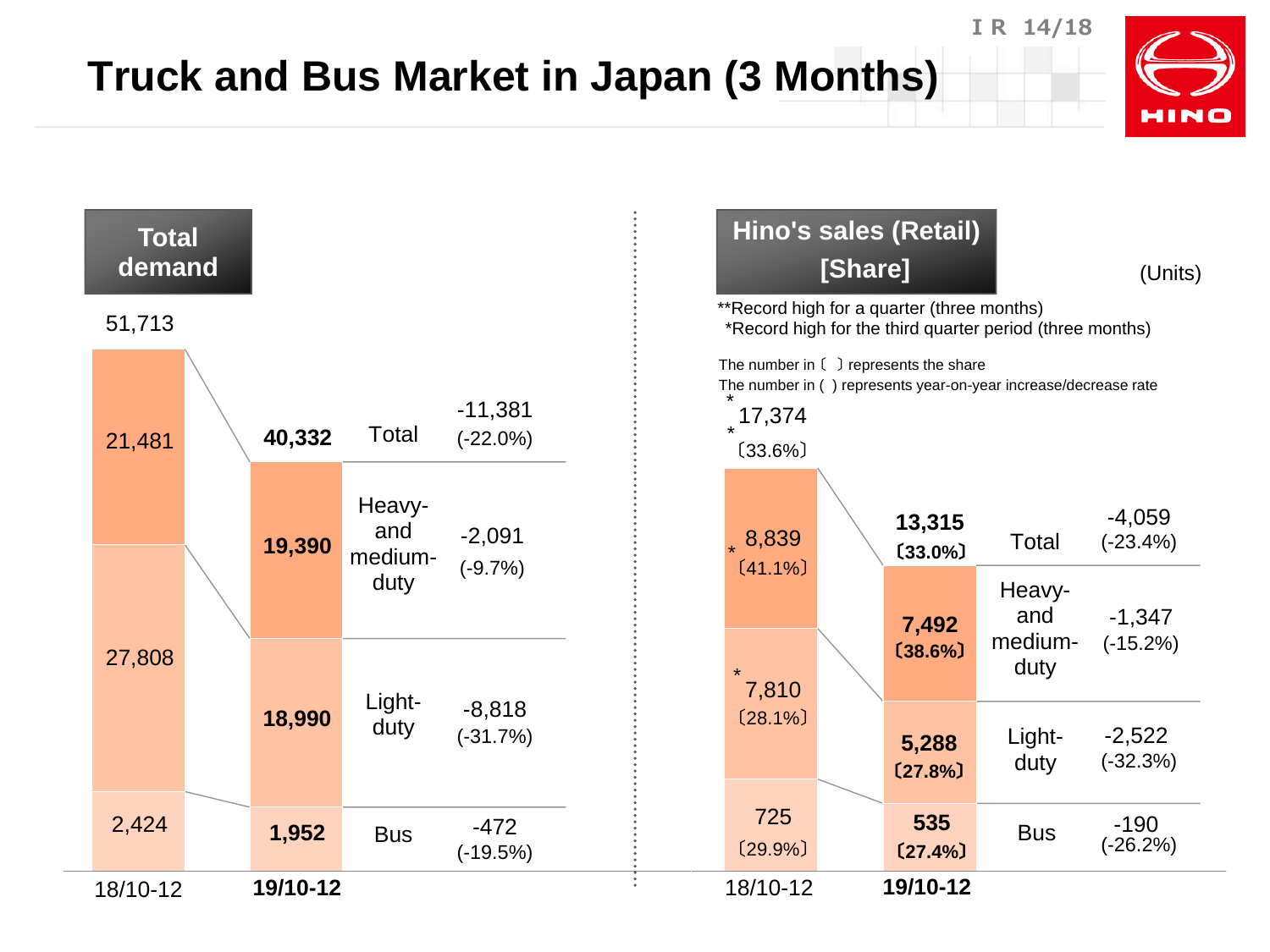#### **IR 15/18 Sales Volumes in Indonesia, the U.S. and Thailand (Retail Sales) (3 Months)**



(Units)

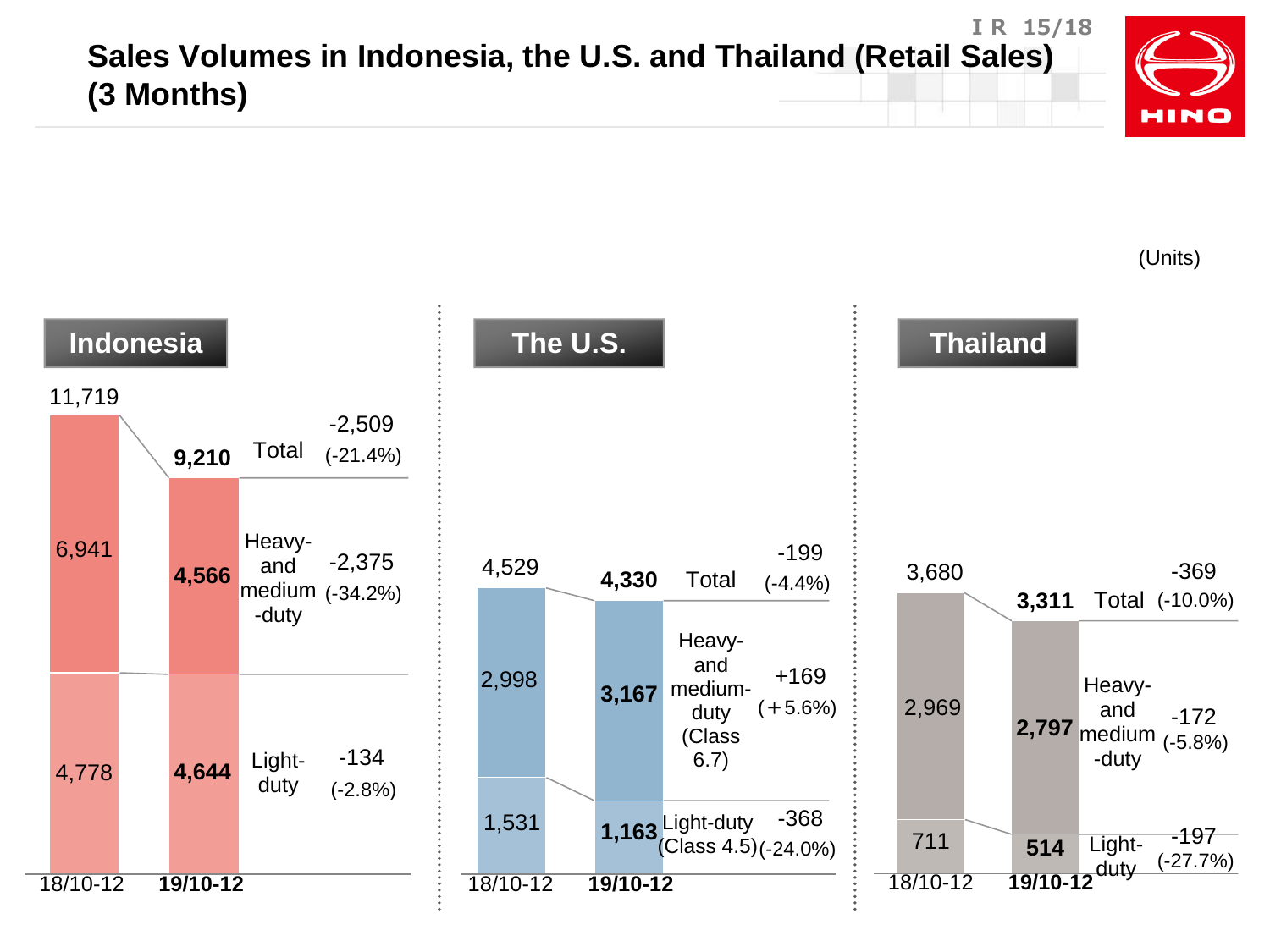#### **IR 16/18 Consolidated Sales of TOYOTA Brand Vehicles and Unit (3 Months)**



(Units)

**Vehicles Units (in Thailand and the U.S.)**



39,744

| 7,404    | 33,222   | Total                      | $-6,522$<br>$(-16.4%)$ |
|----------|----------|----------------------------|------------------------|
|          | 5,466    | Loading<br><b>Vehicles</b> | $-1,938$<br>$(-26.2%)$ |
| 32,340   | 27,756   | <b>SUV</b>                 | $-4,584$<br>$(-14.2%)$ |
| 18/10-12 | 19/10-12 |                            |                        |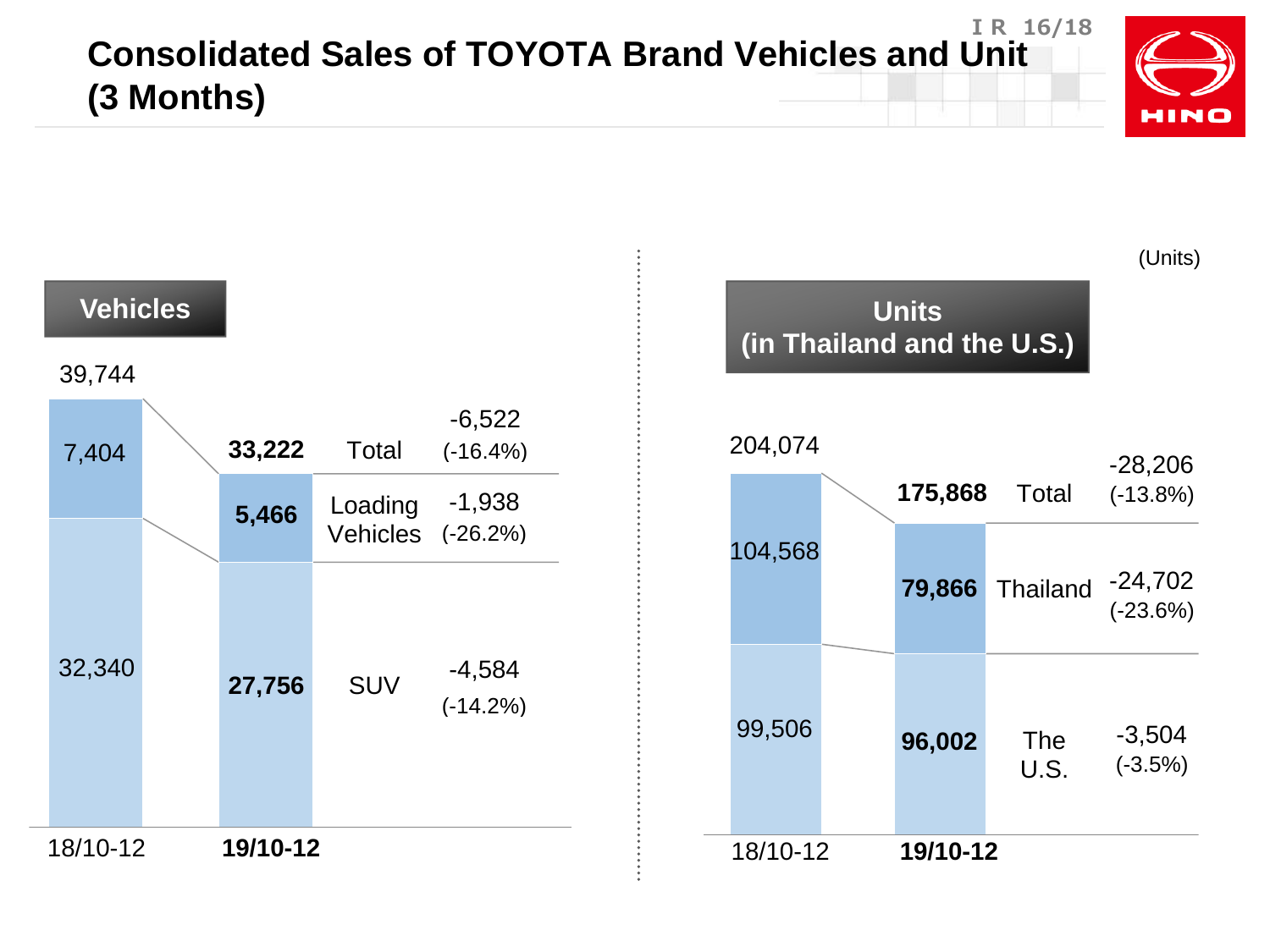#### **Consolidated Income Statements (3 Months)**



**IR 17/18**

| *Record high for the third quarter period (three months)<br>(Billions of yen) |                                  |                            |           |               |  |  |  |
|-------------------------------------------------------------------------------|----------------------------------|----------------------------|-----------|---------------|--|--|--|
| <b>Item</b>                                                                   | <b>FY20203Q</b><br>$('19/10-12)$ | FY2019 3Q<br>$('18/10-12)$ | Change    | Change $(\%)$ |  |  |  |
| <b>Net sales</b>                                                              | 428.2                            | $\star$<br>501.9           | $-73.7$   | $-14.7\%$     |  |  |  |
|                                                                               | $<3.6\%$                         | $< 5.0\% >$                | $<-1.4p>$ |               |  |  |  |
| <b>Operating income</b>                                                       | 15.4                             | 24.9                       | $-9.5$    | $-38.0\%$     |  |  |  |
|                                                                               | $<3.5\%>$                        | $<4.8\%>$                  | $<-1.3p>$ |               |  |  |  |
| <b>Ordinary income</b>                                                        | 14.9                             | 24.2                       | $-9.3$    | $-38.3%$      |  |  |  |
| <b>Profit attributable</b>                                                    | $<2.7\%>$                        | $2.7\%$                    | <0.0p>    |               |  |  |  |
| to owners of parent                                                           | 11.4                             | 13.8                       | $-2.4$    | $-17.5%$      |  |  |  |

Note: Figures in parentheses (<>) indicate income margin.

| ■ Consolidated unit sales |          |                    | (Units)  | <b>Exchange rate</b> |                   |      |
|---------------------------|----------|--------------------|----------|----------------------|-------------------|------|
|                           | 19/10-12 | 18/10-12           | Change   |                      | 19/10-12 18/10-12 |      |
| Japan                     | 14,094   | $-3,916$<br>18,010 | US\$     | 109                  | 113               |      |
|                           |          |                    |          | <b>THB</b>           | 3.57              | 3.44 |
| <b>Overseas</b>           | 28,268   | 35,998             | $-7,730$ | <b>IDR (100)</b>     | 0.77              | 0.76 |
| <b>TOYOTA</b> brand       | 33,222   | 39,744             | $-6,522$ | A\$                  | 76                | 82   |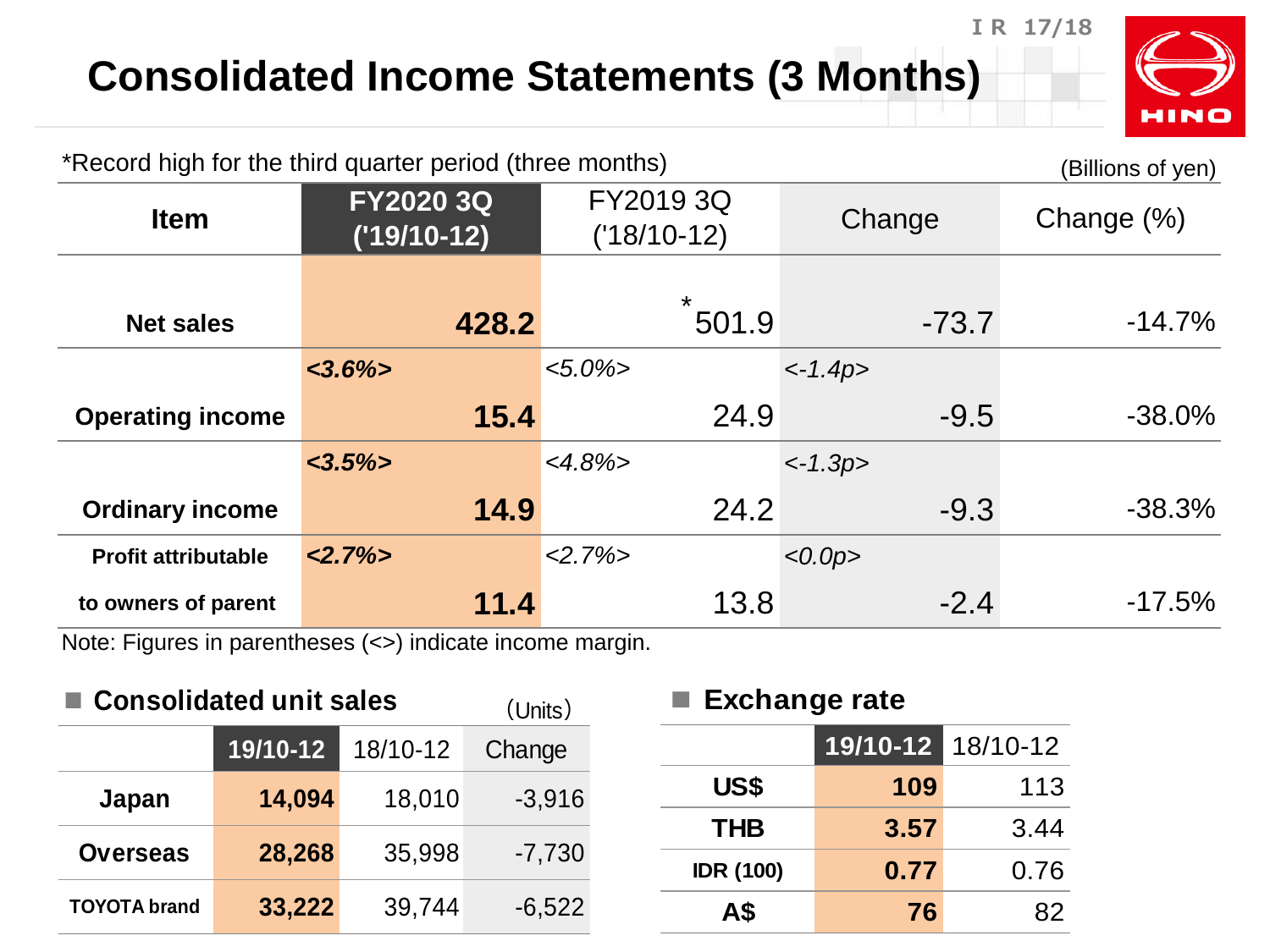#### **Analysis of Consolidated Income Statements (3 Months)**



**IR 18/18**

**interests, etc**

HINO